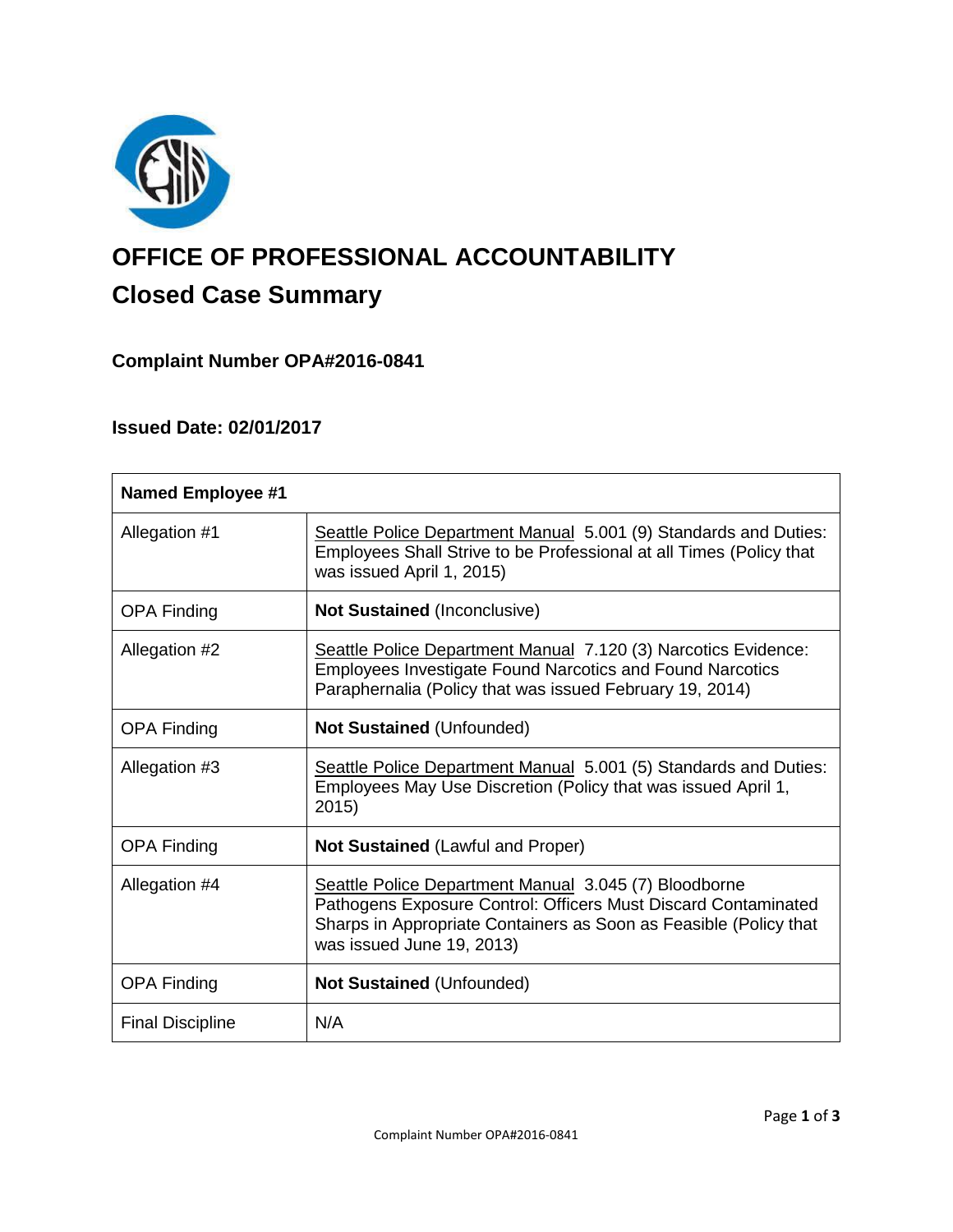## **INCIDENT SYNOPSIS**

The Named Employee responded to a call from a gate phone at a park.

## **COMPLAINT**

The complainant alleged the Named Employee "made statements and acted in a manner" that he found "unbecoming a representative of a law enforcement officer." This was after the complainant discovered "a syringe filled with heroin, near the Seattle Police Harbor Patrol Station" and the Named Employee responded to assist.

## **INVESTIGATION**

The OPA investigation included the following actions:

- 1. Review of the complaint
- 2. Search for and review of all relevant records and other evidence
- 3. Interview of SPD employee

## **ANALYSIS AND CONCLUSION**

The complainant alleged that the Named Employee made statements and acted in a manner that he found unbecoming as a representative of law enforcement. There were no witnesses and no audio to corroborate what was said and the tone and manner in which it was delivered.

The Named Employee did not recover any found narcotics; as such, no report was required. Whether or not the Named Employee should have picked up the syringe and disposed of its contents was a different question. The Named Employee said the syringe looked clear to him, different than what was shown in the photo submitted by the complainant. Given the absence of any other evidence to show this was narcotics evidence and the fact that it is not SPD's role to dispose of found syringes, the Named Employee had no obligation to investigate this found syringe and write a report.

Given the totality of the circumstances, especially the fact that the Seattle Parks Department and Seattle Public Utilities, not SPD, are responsible for syringe pickup, along with the Named Employee's safety concerns stemming from his isolated location with no backup and what he perceived to be odd behavior by the complainant, his decision to leave the syringe where the complainant found it was not unreasonable.

Looking at the photos submitted by the complainant, it appeared there may have been no needle in the syringe; however, there could have been one. The actual condition of the syringe was not known because, due to the Named Employee's safety concerns regarding what he perceived as odd behavior by the complainant, the Named Employee did not bend down to closely examine the syringe. For all these reasons, the Named Employee had no obligation to pick up and dispose of the syringe.